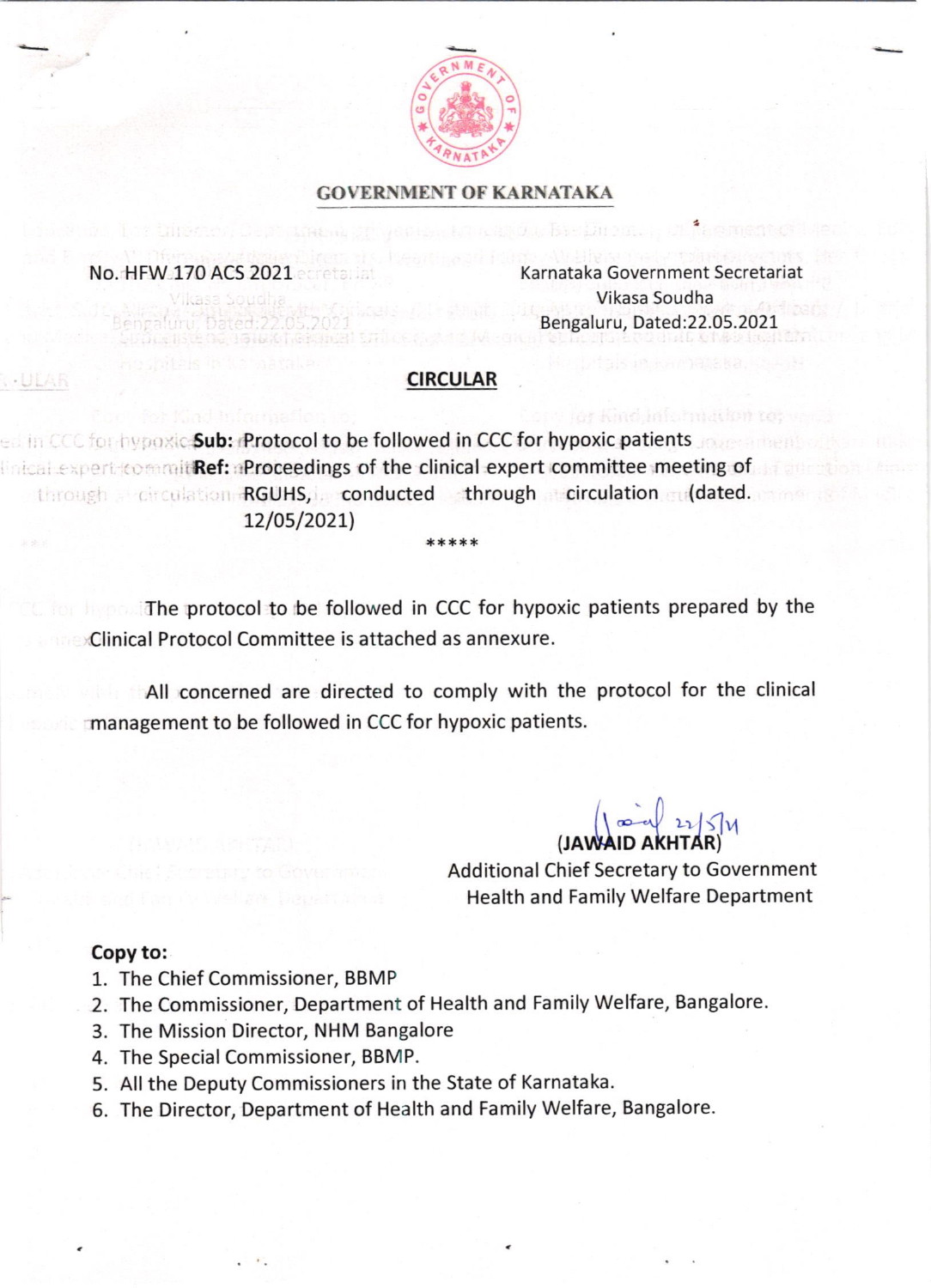- 7. The Director, Department of Medical Education, Bangalore.
- 8. All Divisional /Joint Directors, Health and Family Welfare Department.
- 9. The Chief Health Officer, BBMP.
- 10.All the District Health officers / District surgeons / Administrative Medical officers and Taluk Medical officers and Medical superintendents of all General Hospitals in Karnataka.

## Copy for Kind lnformation to;

- 1. Chief Secretary, Government of Karnataka, Vidan Soudha, Bengaluru.
- 2. PS to Health and Medical Education Minister, Vidhan Soudha, Bengaluru.
- 3. Principal Secretary Department of Medical Education, Bengaluru.